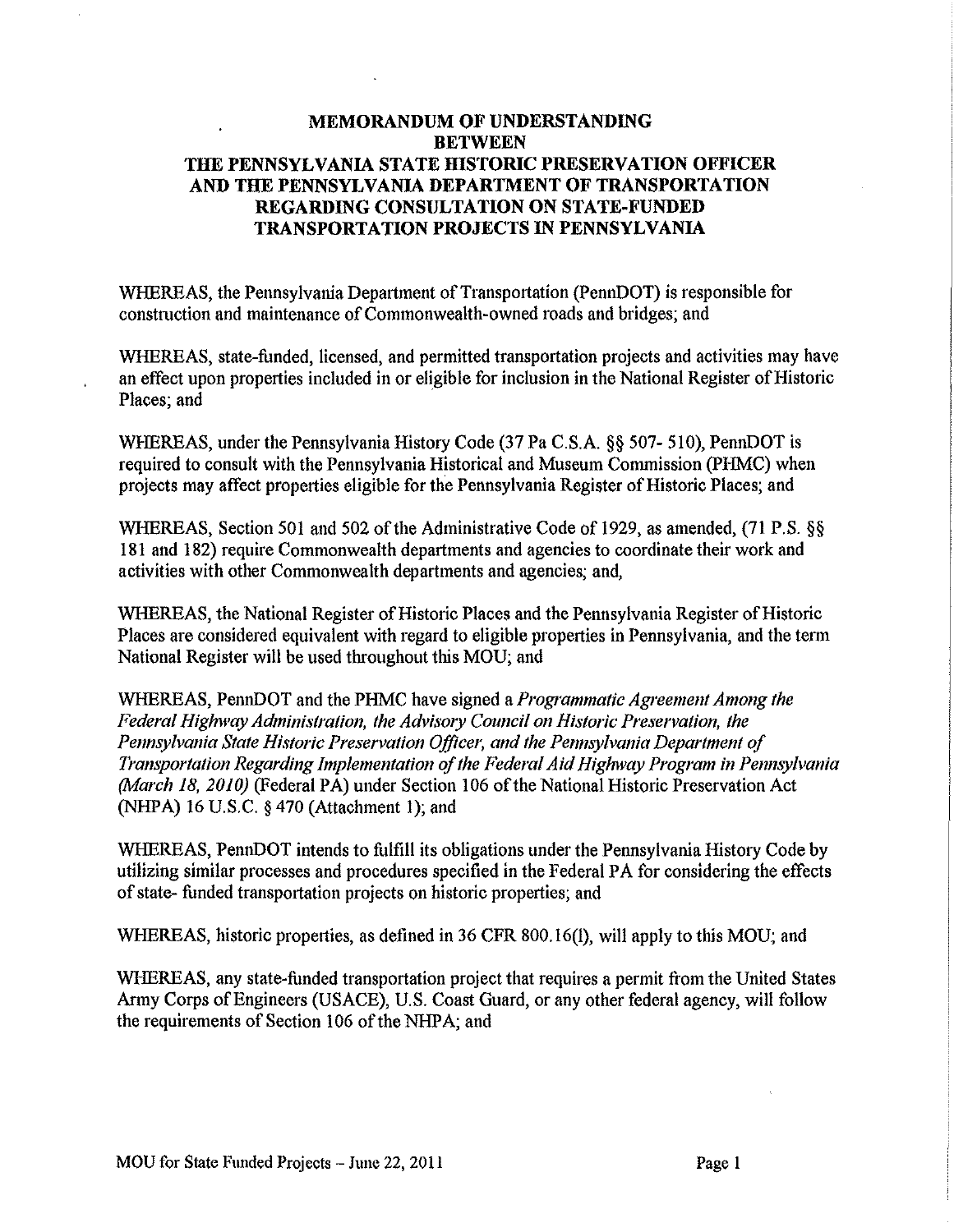WHEREAS, PennDOT maintains cultural resource staff and consultants meeting the Secretary of Interior's Professional Qualification standards (36 CFR 61) in the fields of archaeology and architectural history, or related fields;

NOW, THEREFORE, the parties to this Memorandum set forth the following as the terms and conditions of their understanding:

# **Stipulations**

PennDOT shall ensure that the following measures are carried out:

### **I. Responsibilities and General Requirements**

- A. PennDOT shall employ professionally qualified personnel sufficient to implement this MOU. PennDOT personnel, hereafter referred to as Cultural Resource Professionals (CRP), are Pennsylvania State Employees and will meet the Secretary of the Interior's Standards for Professional Qualifications (36 CFR 61) in the fields of archaeology or architectural history.
- B. The current Historic Bridge Inventory and Evaluation will provide individual determinations of eligibility for bridges 20 ft. and greater except where new information is brought forward to cause a reconsideration of this determination. With the exception of covered bridges, stone arch bridges, and closed spandrel concrete arch bridges, all other bridges or culverts less than 20 ft. in length are considered not individually eligible for the National Register except where new information is brought forward to cause an evaluation of a particular bridge in one of these categories. Consideration of whether or not a bridge contributes to an historic district will be made at the time of a project.

# **II. Project Review**

 $\mathcal{L}_{\mathrm{in}}$ 

- A. PennDOT will follow the process described in Stipulations III-IX and Appendix C of the Federal PA (excluding involvement by the Federal Highway Administration (FHW A) and the Advisory Council on Historic Preservation), and the procedures in its *Cultural Resources Handbook* (Publication 689) for review of state-funded projects.
- B. PennDOT will observe the following requirements for maintenance projects.

State-funded maintenance projects are subject to the Pennsylvania History Code and may have an effect on historic properties. Most maintenance projects will be considered exempt from any additional review and documentation except for the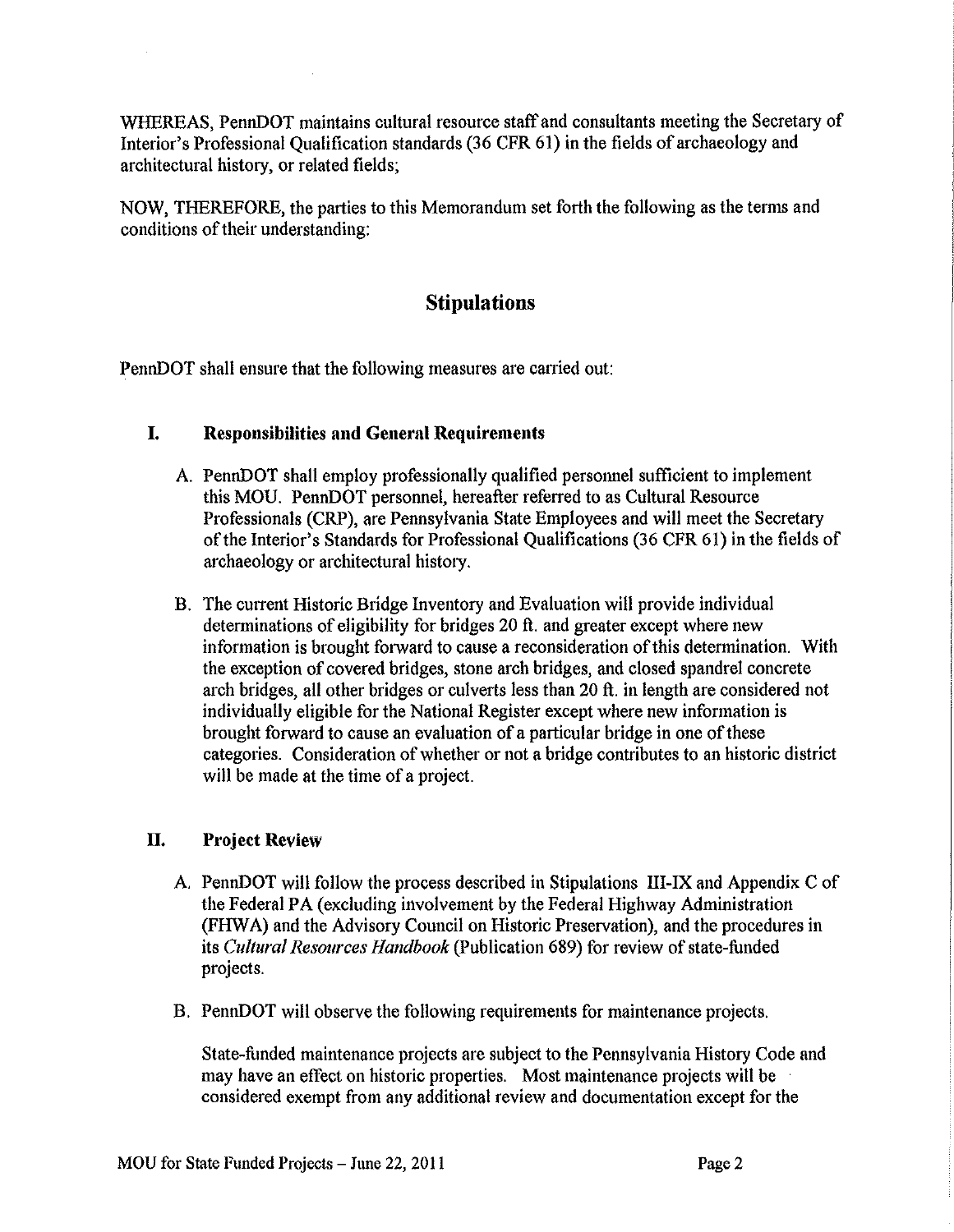following specified projects and activities. The PennDOT Maintenance Manager, District Bridge Engineer, or Project Manager will contact the District Environmental Manager when any of the following projects or activities will be completed by PennDOT maintenance forces:

- a) replacement, rehabilitation, or maintenance/preservation of bridges that are over 50 years old, unless the structure is categorically not eligible per Stipulation I.B, or was previously determined not eligible for the National Register;
- b) maintenance activities that could affect stone retaining walls, old tree rows, or building ruins including foundations or other features.

The District CRP may exempt any of these maintenance projects or activities from further review if the conditions of Appendix C in the Federal PA are met; otherwise, the CRP will follow the process in the Federal PA outlined in II.A above.

C. Procedure for Resolving Adverse Effects

If the District CRP determines that a project will have an adverse effect on historic properties, the CRP will issue a finding of Adverse Effect. The CRP will consult with the PHMC, and other consulting parties, to evaluate the Adverse Effect finding and/or discuss options that would avoid or minimize adverse effects. All involved parties will have 30 days to provide comment.

IfPennDOT and the PHMC agree on how adverse effects will be resolved, they will execute a Letter of Understanding (LOU) that stipulates any measures undertaken to mitigate adverse effects. The LOU will be signed by duly authorized signatories of PennDOT and the PHMC or their designees and be reviewed and approved by the Office of Chief Counsel.

If agreement on the resolution of adverse effects is not reached, the CRP may request a legal opinion from PennDOT's Office of Chief Counsel on how to proceed. The PHMC may also request an opinion from its legal counsel.

D. Emergency Procedures

When an event, disaster, or occurrence produces an immediate threat to life or property, PennDOT will follow the emergency procedures in Chapter XIII of the Cultural Resources Handbook (Pub. 689).

# **ill. Highway Occupancy Permits**

A. The following process applies to Highway Occupancy Permit (HOP) applications submitted to PennDOT in accordance with Title 67 Chapter 441 of the Pennsylvania Code, in regards to access and occupancy of State highways by driveways and local roads. Other sections of this MOU do not apply to the HOP process.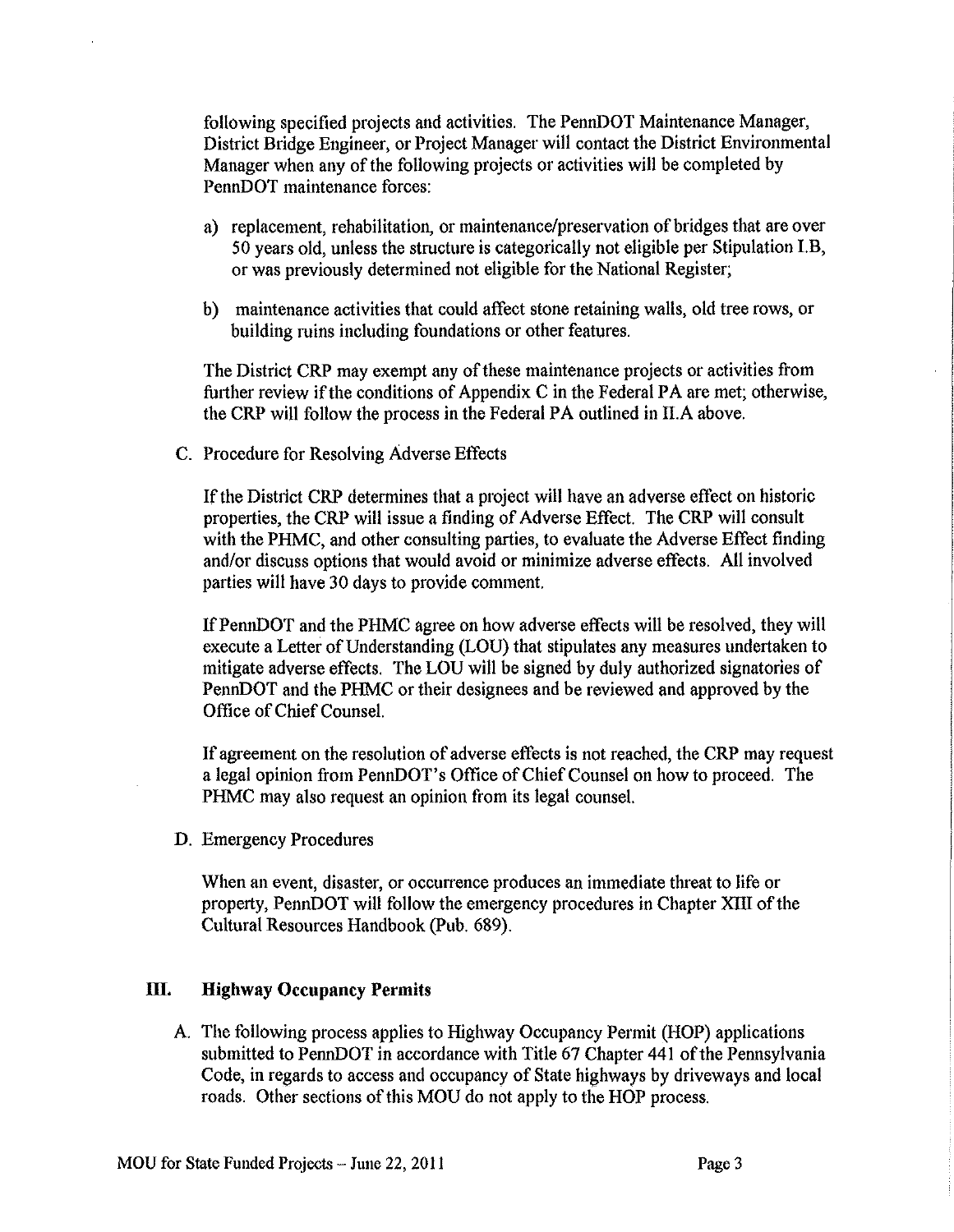- B. The applicant or PennDOT shall determine whether the permitted work will include construction of an auxiliary lane or other widening of the improved area or whether additional right-of-way will be required by PennDOT. If so, PennDOT will request the applicant to submit information to PHMC for its review. The submittal should specifically identify the proposed access location and provide the PHMC a United States Geological Survey (USGS) 7.5 minute topographic quadrangle map specifically identifying the property as well as copies of plans of both proposed and existing conditions. The cover letter should include narrative that describes the project in detail. The PHMC will provide a written response to the applicant within 1 5 days of this initial notification and copy the appropriate PennDOT district.
- C. If an existing archaeological site or a location having high potential for an archaeological site will be affected by the project's area of ground disturbance, an archaeological survey may be required of the applicant. If a site is located in the area of ground disturbance, additional requirements may include a significance evaluation of the site and avoidance, minimization or mitigation efforts if the site proves significant in terms of National Register criteria. If a historic building, site, structure or district will affected, and the effect is adverse, additional consultation will be necessary to avoid, minimize or mitigate that effect. The PHMC will respond within 30 day time frames to all of the applicant's submittals beyond the initial notification. PennDOT will be copied on all correspondence and invited to patticipate in any consultation to resolve adverse effects.

# **IV. Review and Monitoring of the MOU**

- A. The PHMC may monitor activities carried out pursuant to this MOU to ensure compliance with the Pennsylvania History Code. PennDOT shall cooperate with the PHMC in carrying out the monitoring effort. The PHMC may coordinate its monitoring in conjunction with any FHWA reviews of projects completed under the Federal PA.
- B. On a periodic basis and at a time mutually agreed upon, PennDOT will meet with the PHMC to review the implementation of the MOU, to discuss projects, or to suggest improvements.
- C. If at any time the Federal PAis modified or amended, PennDOT will consult with the PHMC to determine if changes are warranted to this MOU. PennDOT and PHMC will amend the MOU as necessary.
- D. If at any time the Federal PA is terminated, PennDOT will consult with the PHMC to detennine whether this MOU should be terminated or amended. If the MOU is tenninated, PennDOT will consult with the PHMC on a process or procedure for fulfilling its obligations under the Pennsylvania History Code.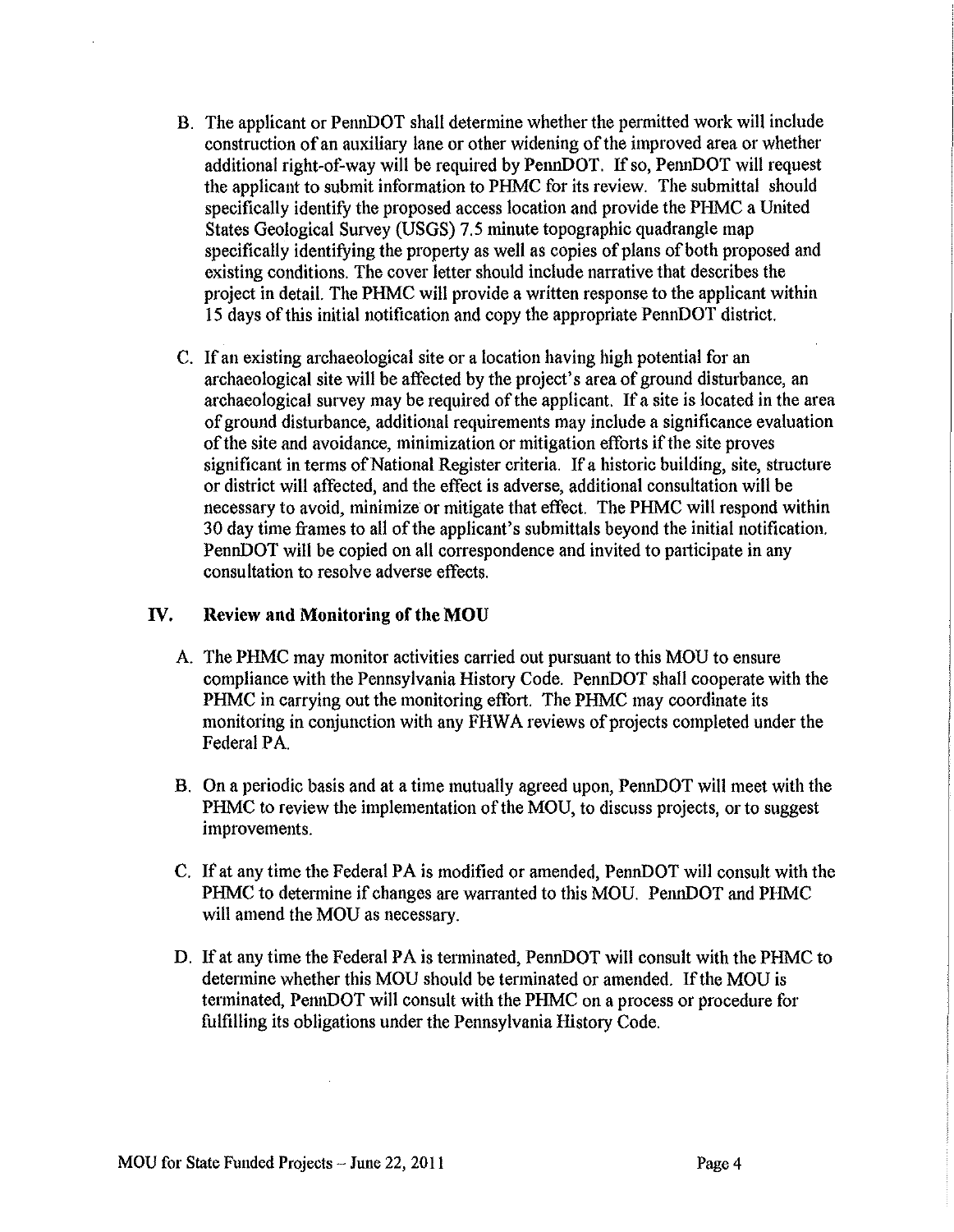#### **V. Dispute Resolution**

- A. Except as provided in Stipulation V. B (below), should the PHMC object within 30 days to any actions proposed or findings submitted for review, PennDOT and the PHMC shall consult to resolve the objection. If PennDOT determines that such objection( s) cannot be resolved, PennDOT and PHMC shall submit the dispute to the Office of General Counsel for final resolution.
- B. If the PHMC objects to a National Register eligibility determination made by PennDOT and that objection cannot be resolved through consultation, PennDOT or the PHMC may obtain a determination of eligibility from the Keeper of the National Register.

#### **VI. Amendment**

PennDOT or the PHMC may request that this MOU be amended, whereupon these parties shall consult to consider such amendment. Any changes, corrections or additions to this Memorandum will be in writing in the form of a letter from either PennDOT or the PHMC to the other setting forth therein the proposed change, correction or addition, approved by endorsement of the duly authorized signatories of PennDOT and the PHMC. The terminology and provision of such letter must conform to the requirements of the Office of General Counsel pertaining to Memoranda of Understanding. In addition, such letter must provide that the terms and conditions of this Memorandum of Understanding that are not modified thereby remain in full force and effect. Such letter shall become a modification to this Memorandum by mutual agreement signed by the parties.

#### **VTI. Termination**

PennDOT or the PHMC may terminate this MOU by providing thirty (30) days written notice to the other party, provided that the parties shall consult during the period prior to termination to seek agreement on amendments or other action that would avoid termination. In the event of termination, PennDOT will consult with the PHMC on a process or procedure for fulfilling its obligations under the Pennsylvania History Code.

#### **VTII. Duration**

PennDOT, and the PHMC will review this MOU every ten (10) years from the date of execution for modifications or termination. If no changes are proposed and no party objects, the term of the MOU will be extended automatically for another ten years without re-execution.